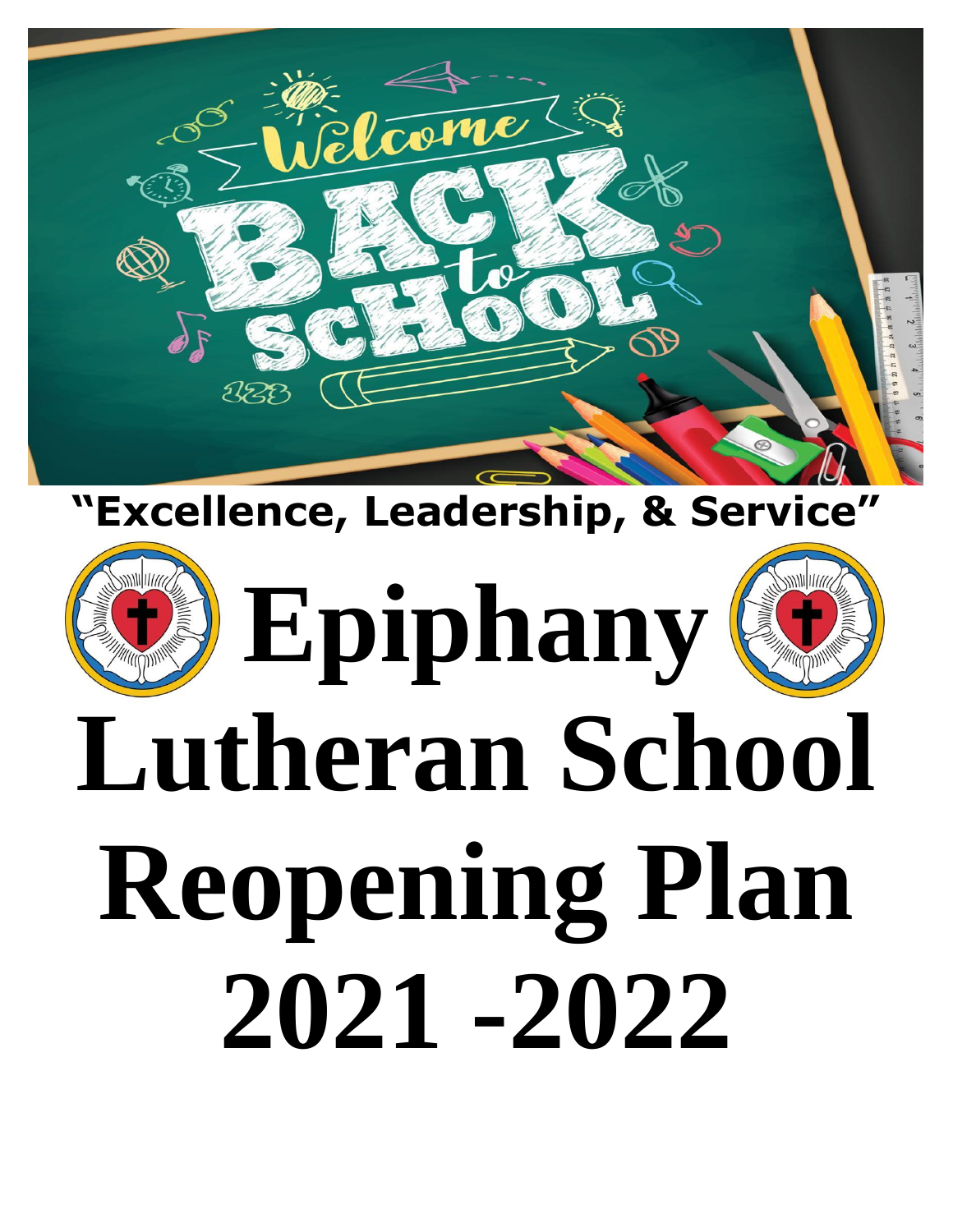Epiphany Lutheran School cares about the health of our students, faculty and staff. We are now preparing to meet and overcome the challenges caused by the pandemic. The information shared in this document outlines our health and safety plan as well as our academic and school life plan. Due to the evolving nature of COVID-19, this plan may be adjusted to meet new requirements as we move into the new school year. We will do our utmost best to follow the recommendations of the CDC and Department of Health to ensure the safety of our students, faculty and staff. Epiphany Lutheran School continues to provide an education of excellence, leadership and service. We have God at the center of it all.

#### **ACADEMIC PLAN**

We are offering In-Person Learning only. Students will be seated separately, allowing for social distancing.

#### **STUDENT ARRIVAL**

In-Person students in **Nursery-Grade 4 must enter the building through the PARLOR door**. **Grades 5-8 must enter through the MAIN gate. Faculty and staff must enter through the MAIN gate**.

All students will be screened and temperature checked at the entrance doors.

Any student with a 100.0 F or higher temperature will not be permitted into the school and arrangements will be made for parent or guardian to pick them up.

Faculty and staff will be screened each day.

#### **ATTENDANCE**

Attendance will be taken for all students.

Parents are required to report student absences by calling the school at (718) 773 - 7200.

#### **GRADING**

Epiphany Lutheran school will continue to use a letter grading system for Nursery to Grade 4 and a numeric grading system for Grades 5 to 8.

Students will be expected to keep deadlines.

Students will receive report cards for each of the four marking periods.

#### **FOOD SERVICE**

School lunch will be provided to be consumed in the classroom. There is a lunch fee of \$50 per month.

Students who bring lunch from home must be consistent. Those students must bring their lunch with them when they come to school.

Desks and other surfaces will be cleaned after the lunch period.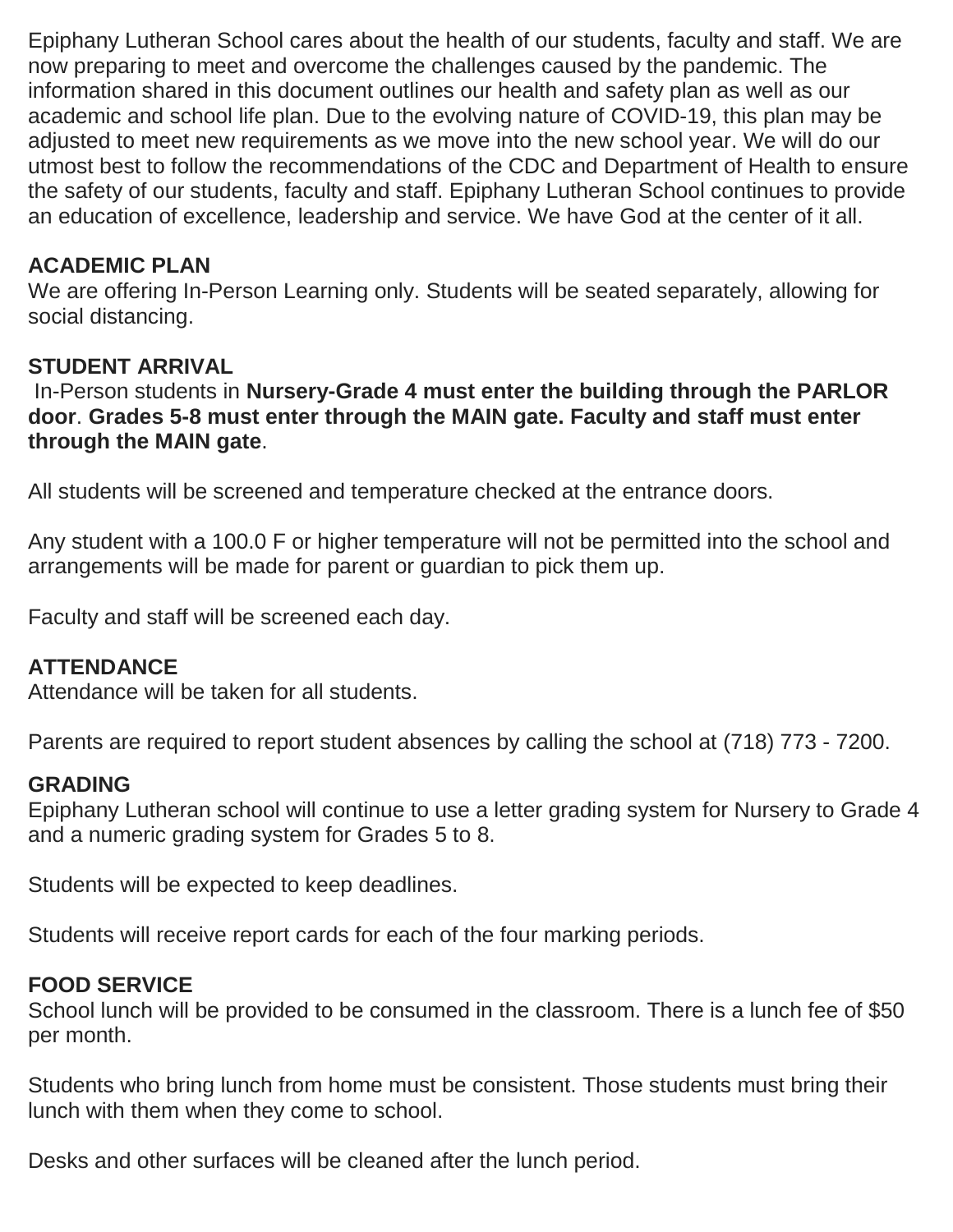#### **STUDENT DEPARTURE**

We must do our best to ensure social distancing at dismissal so it will be staggered. Please pick up your child on time so this process can go smoothly. Dismissal for everyone is at 3:30 P.M.

**Dismissal will go as follows: Grades Nursery – 4 will leave via the PARLOR DOOR. Grades 5-8 will leave via the MAIN GATE.**

#### **TRANSPORTATION**

We hope to use our school bus service. Our students are sometimes grouped with students from other schools so there is a concern. Let us know any problem this may cause but remember health and safety is first.

#### **EXTRACURRICULAR ACTIVITIES**

There will be no extracurricular activities for the first two months of school. This could change after the first six weeks if we see where activities can be done without interfering with cleaning etc. Remember that health and safety is first.

#### **MORNING CARE**

Morning care will begin at 7:00am. ONLY students who sign up for this program will be allowed to be in school before 8:00am. Morning care will be in the church so the church entrance must be used both to enter and to leave. Temperature will be taken upon arrival.

#### **ASSEMBLIES AND SCHOOL CHAPEL SERVICES**

At assemblies and school chapel services there will be social distancing and mask requirement.

#### **GYM CLASSES**

As is customary, there will be no gym classes for the first six weeks of school. Classes will begin after six weeks if things seem favorable.

### **HEALTH AND SAFETY PLAN**

#### *Face Coverings*

All students, faculty and staff must wear a mask when they are in school The school will provide masks for students in the event of an emergency. Masks can be removed during meals.

#### *Cleaning and Disinfection*

The school will be cleaned and disinfected daily which includes high traffic areas, common areas, classrooms, bathrooms and touch surface areas.

All classrooms will be equipped with hand sanitizer and disinfecting wipes.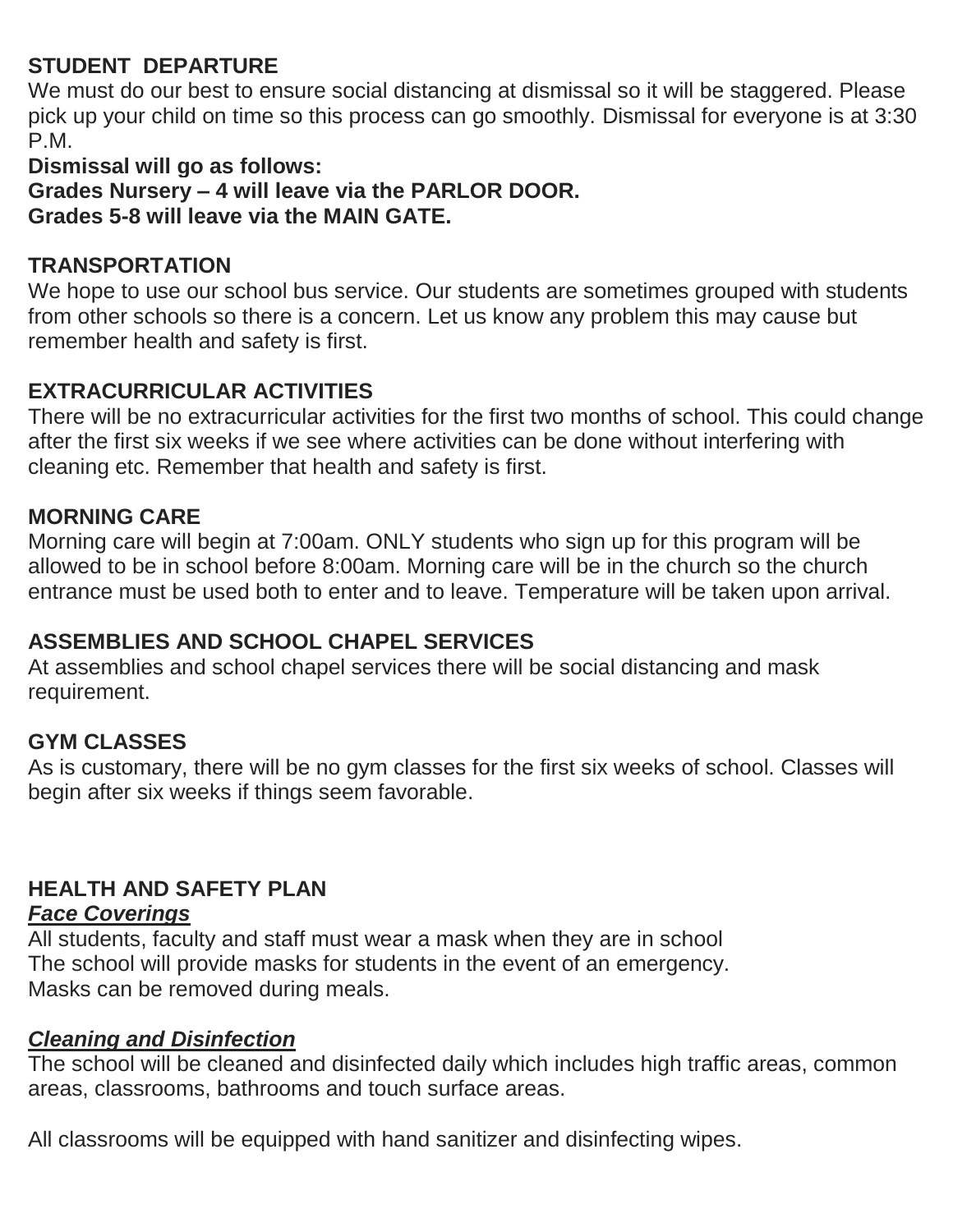Hand sanitizing stations will be provided throughout the building.

All drinking fountains will be closed. Students must bring their own bottled water.

Classroom windows will be open for ventilation and a plan will be in place to ensure ventilation when windows are closed.

#### **HYGIENIC PRACTICES AND TRAINING**

Students will be reminded about proper hygienic practices such as hand washing, using hand sanitizer and coughing techniques using their elbows.

Students will be reminded not to come to school if they are not well or have a fever.

Signs will be posted to remind students of all guidelines such as; Stay home if you are sick Wear a mask Stay six feet apart Wash hands Cough etiquette

#### **SOCIAL DISTANCING**

The hallway will be divided by a line with markers indicating traffic flow.

All classrooms will be reconfigured to allow for proper social distancing.

Parents must have an appointment to enter the building. If there is an emergency please go to the main office.

#### **ILLNESS**

Procedures for COVID - 19 infections in school

Students experiencing symptoms will be sent to the nurse's office.

Parents or Guardians will be notified to pick up the student. Parents will wait in the main office for the child to be brought to them.

If a student is identified as having COVID - 19, all areas occupied by the student will be disinfected.

The nurse will inform NYS of the infection.

#### **The procedure to re- admit a student to school who has recovered from Covid 19 is as follows:**

**The student must have documentation from a medical professional noting a negative COVID - 19 test result. Faculty and staff will follow the same protocol.**